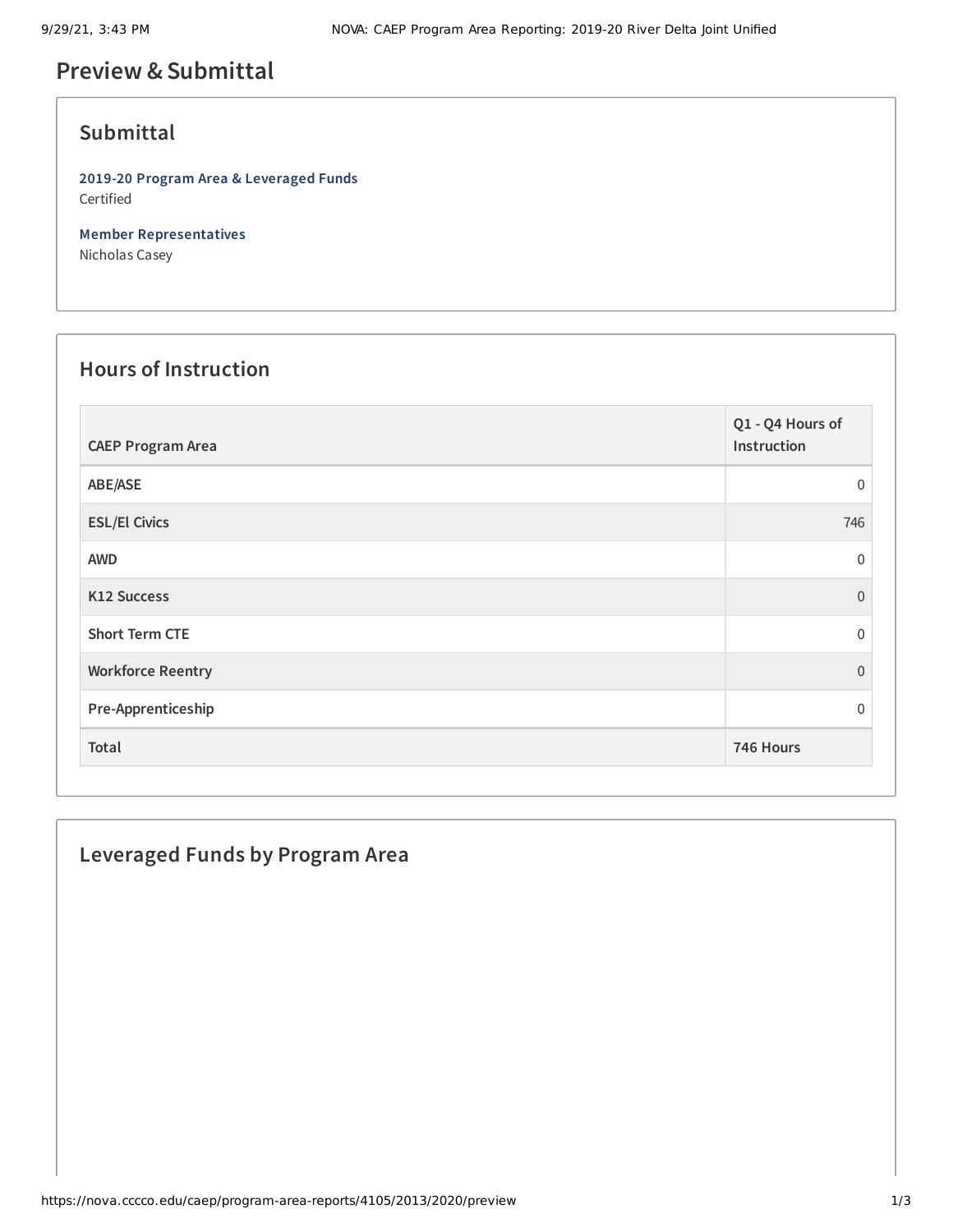|                                              |                | ESL/El        |            | K12            | <b>Short</b><br>Term | Workforce | Pre-           |               |
|----------------------------------------------|----------------|---------------|------------|----------------|----------------------|-----------|----------------|---------------|
| Fund                                         | <b>ABE/ASE</b> | <b>Civics</b> | <b>AWD</b> | <b>Success</b> | <b>CTE</b>           | Reentry   | Apprenticeship | <b>Totals</b> |
| California Adult<br><b>Education Program</b> | \$0            | \$105,041     | \$0        | \$0            | \$0                  | \$0       | \$0            | \$105,041     |
| <b>CalWORKs</b>                              | \$0            | \$0           | \$0        | \$0            | \$0                  | \$0       | \$0            | \$0           |
| <b>NonCredit</b>                             | \$0            | \$0           | \$0        | \$0            | \$0                  | \$0       | \$0            | \$0           |
| <b>Perkins</b>                               | \$0            | \$0           | \$0        | \$0            | \$0                  | \$0       | \$0            | \$0           |
| <b>LCFF</b>                                  | \$0            | \$0           | \$0        | \$0            | \$0                  | \$0       | \$0            | \$0           |
| Fees                                         | \$0            | \$0           | \$0        | \$0            | \$0                  | \$0       | \$0            | \$0           |
| K12 Adult Ed Jail<br><b>Funds</b>            | \$0            | \$0           | \$0        | \$0            | \$0                  | \$0       | \$0            | \$0           |
| <b>WIOA II</b>                               | \$0            | \$0           | \$0        | \$0            | \$0                  | \$0       | \$0            | \$0           |
| <b>Contracted Services</b>                   | \$0            | \$0           | \$0        | \$0            | \$0                  | \$0       | \$0            | \$0           |
| <b>Totals</b>                                | \$0            | \$105,041     | \$0        | \$0            | \$0                  | \$0       | \$0            | \$105,041     |

## **Certification**

**50 Delta Sierra Adult Education Alliance (DSAEA) - Primary Contact**

**Dr. Heather Maloy**

CAEP Coordinator/Project Director for DSAEA Regional Transitions [hmaloy@deltacollege.edu](mailto:hmaloy@deltacollege.edu)

#### **Jeff Dundas School For Adults** Principal

[jdundas@stocktonusd.net](mailto:jdundas@stocktonusd.net)

Approved by Dr. Heather Maloy

**09/29/2021 08:42 AM PDT**